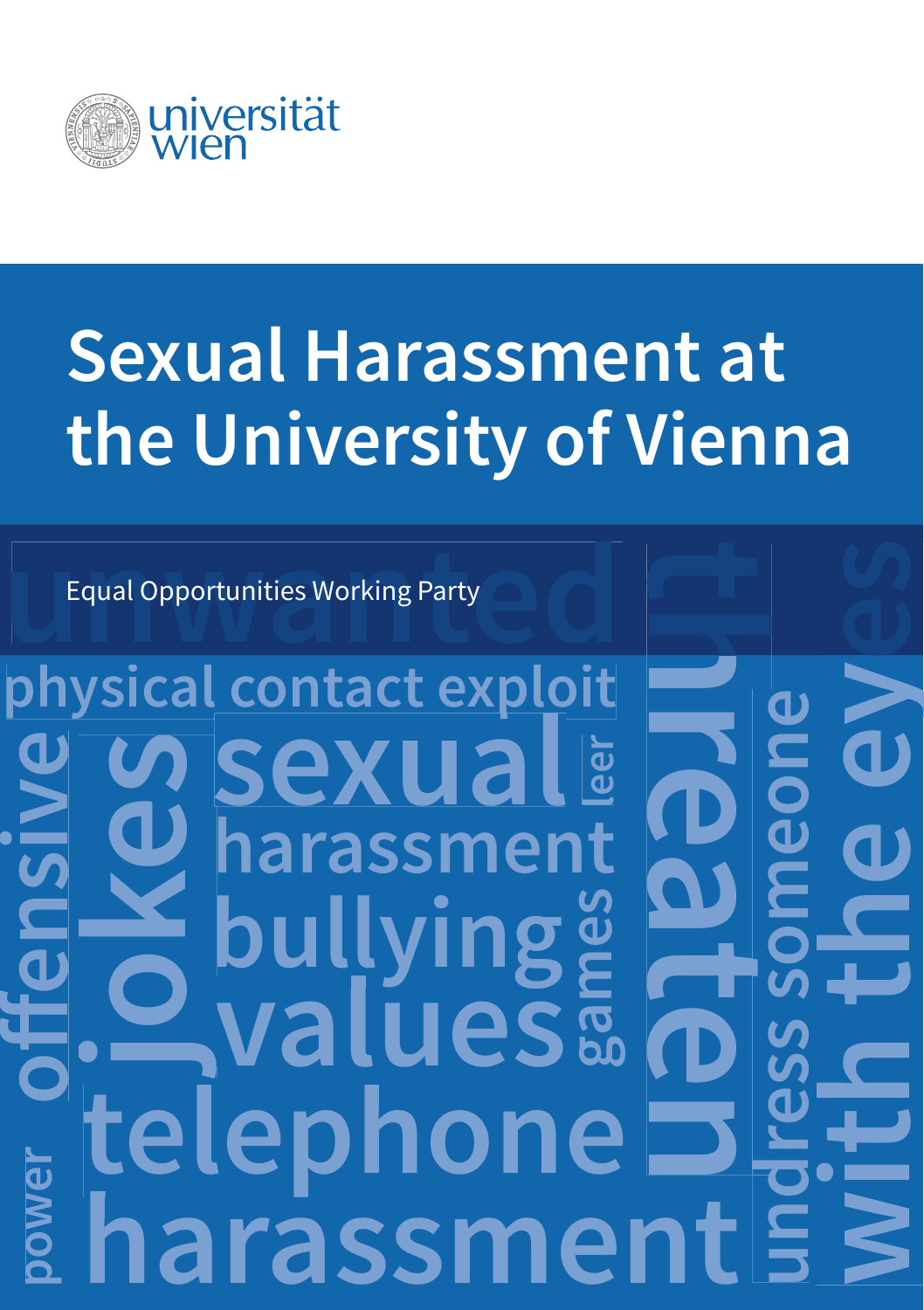# **Contents**

- 4 **Sexual Harassment at the University**
- 5 **What is Sexual Harassment?**
- 6 **Typical Situations/Forms of Sexual Harassment**
- 7 **Possible Consequences for Those Affected**
- 8 **Strategies Against Sexual Harassment**
- 9 **Legal Situation**
- 10 **Contact Points**
- 11 **Literature**
- 12 **At a Glance: What To Do?**

#### **Dear employees, dear students,**

All members of the University – students as well as employees – have the right to be treated in a way that their dignity and personal integrity remain untouched. Mutual appreciation and respect are fundamental for equal opportunities and for a positive and motivating work and study environment, where everybody can develop further professionally and academically.

Sexual harassment is diametrically opposed to these principles. It violates the privacy of those affected, pollutes the working environment and may also entail an abuse of power.

This brochure aims at raising awareness of this issue, which is often a taboo. In addition to providing detailed information about this issue, this brochure also aims at providing transparency regarding the procedure to be applied in cases of sexual harassment. This does not only include support and protection of those subjected to sexual harassment, but also sanctions imposed on the person engaging in sexual harassment.

The University of Vienna is committed to respectful relations with each other and condemns all forms of sexual harassment.

Heinz W. Engl Rector of the University of Vienna

**Title** Sexual Harassment **Text** Waltraud Schlögl/Gender Equality and Diversity, updated by Barbara Schaffer/Equal Opportunities Working Party **Graphic design** Barbara Veit **Publisher** University of Vienna, 2018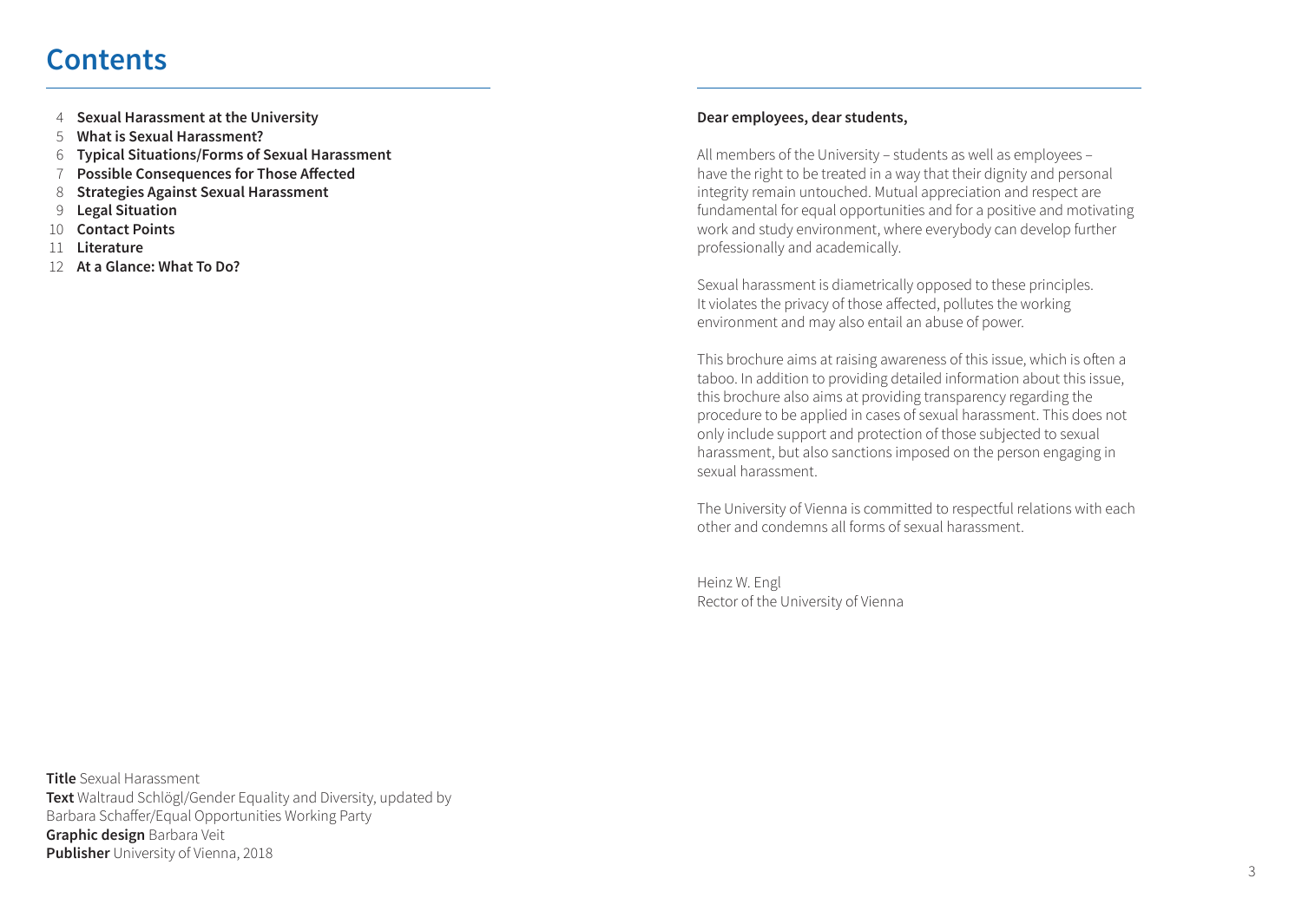# **Sexual Harassment at the University**

Universities are shaped by various relationships of dependence that encourage sexualised discrimination and violence. Sexual harassment is not linked to one specific gender per se. However, there are still more men in hierarchically higher positions. They have the opportunity to exploit the existing structures in their role as professors and teachers, but also as superiors and colleagues. Therefore, sexual harassment mainly reflects existing positions of power.

Sexuality is often not the main component of the act, but rather serves as a means, as an instrument to take power. (cf. Holzbecher 1996, p. 22)

Studies have shown that most persons engaging in sexual harassment are men who have a secure professional position and can expect to receive support from their environment. Therefore, sexual harassment – particularly at universities – is a form of discrimination and violence that is used intentionally and that aims at intimidating and oppressing qualified colleagues:

Consequently, sexual assaults can also be understood as unfair, but effective attacks on female competitors in academia. The gender distribution in academic hierarchies clearly reflects that sexual assaults are still very effective. (cf. Großmaß 1995, p. 24, quoted from: freier zusammenschluss von studentInnenschaften (fzs) e.V. (ed.) 2007)

#### **What is sexual harassment?**

"Sexual harassment means unwanted conduct of a sexual nature, or other conduct based on sex affecting the dignity of women and men at work. This can include unwelcome physical, verbal or non-verbal conduct. Thus, a range of behaviour may be considered to constitute sexual harassment." (Official Journal of the European Communities, 24 February 1992, No L 49/4)

#### [...unwanted...]

It is for each individual to determine what behaviour they regard as unwanted or as crossing a border. It is never okay to justify sexual harassment by saying that the person subjected to it has provoked it or that "it was completely innocent".

**It is the affected person's right alone to determine what behaviour s/he regards as sexual harassment.**

[...affecting the dignity...] Sexual harassment is not about sexual needs, but rather aims at using power and superiority to humiliate and oppress another person.

#### **Sexual harassment is sexualised violence.**

[...a range of behaviour...] Sexual harassment may take different forms. Verbal and non-verbal harassment is much more common than physical harassment (cf. Federal Office for Gender Equality, Berne, 2008).

**An offensive joke, undressing someone with the eyes, unwanted invitations, an "accidental" but intentional touch, suggestive remarks or misogynistic anecdotes – all these forms of conduct constitute sexual harassment.**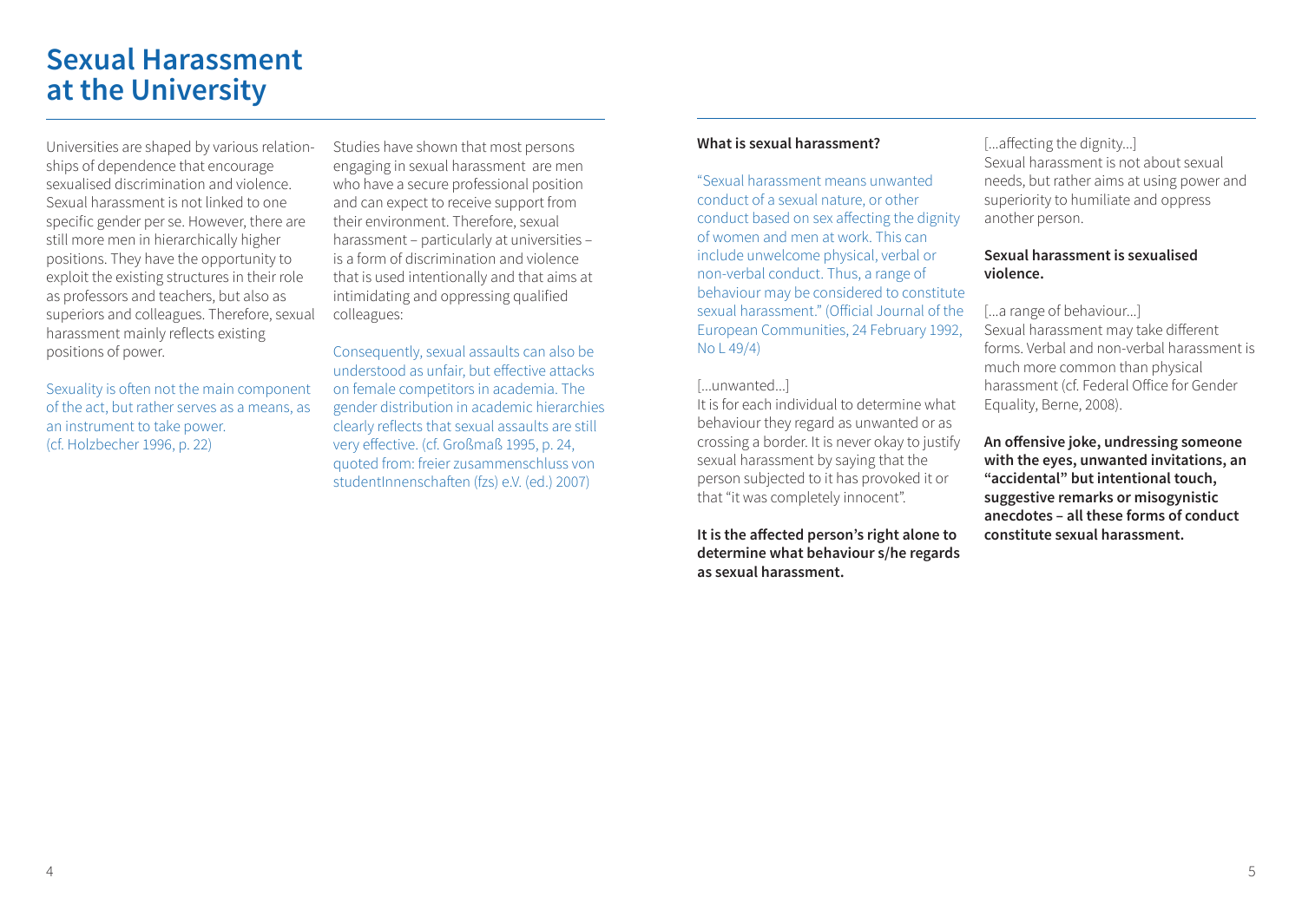# **Typical Situations/Forms of Sexual Harassment**

### **Non-verbal**

- Repeated, sexist stares; abusive, provocative gestures
- Showing or putting up sexist/ pornographic images
- Unwanted presents

### **Verbal**

- Offensive, suggestive or abusive remarks about physical characteristics, appearance or clothing, sex life or sexual orientation
- Sexist remarks and jokes
- Unpleasant questions about relationships and sex life
- Repeated unwanted invitations
- Invitation to sexual acts
- Repeated unsolicited e-mails

### **Physical**

- Unwanted and inappropriate physical closeness or contact
- Sexual assault
- Sexual abuse and rape

Assaults and advances that are combined with promises of benefits or threats of disadvantages are a particularly insidious form of abuse of power.

#### **Typical examples of sexual harassment as an abuse of power in a university context**

- An examiner makes suggestive remarks or uses the exam situation to physically approach a student.
- A professor and his assistant attend a conference together. He books a double room for the two of them, saying that this comes cheaper.
- During a conference, a professor accompanies his assistant to her room after dinner without being asked to do so.
- The supervisor of a student writing a bachelor's or master's thesis uses a feedback meeting to ask the student inappropriate intimate questions about his/her relationships and sex life.
- A work-related dinner is used to make a pass at a colleague.
- A student tells his female colleagues about his sexual fantasies and preferences without being asked to do so.

# **Possible Consequences for Those Affected**

Sexual assaults and sexualised violence can cause psychological as well as **pyschosomatic problems**, if the person subjected to it does not manage to successfully and immediately fend off the assault.

### **For various reasons, it is often difficult for those affected to actively fight back.**

- People subjected to an assault are often taken by surprise and feel paralysed.
- A person in a superior hierarchical position harasses someone. The affected person is in a subordinate position, which prevents him/her from reacting.
- The situation is characterised by fear and dependence, e.g. in an exam situation.
- The affected person suppresses his/her feelings because s/he does not want to seem "touchy".

### **Therefore, common reactions are**

- Passive resistance lying low, avoiding situations that might potentially lead to harassment
- Keeping the incident a secret out of shame or fear of the consequences
- Feeling of being powerless, blaming yourself and feelings of failure
- Insecurity and inability to move freely, withdrawal

# **Typical effects of sexual harassment on mind and body**

- Concentration disorders
- Anxiety, depression
- Physical complaints
- Lower performance
- Limited development possibilities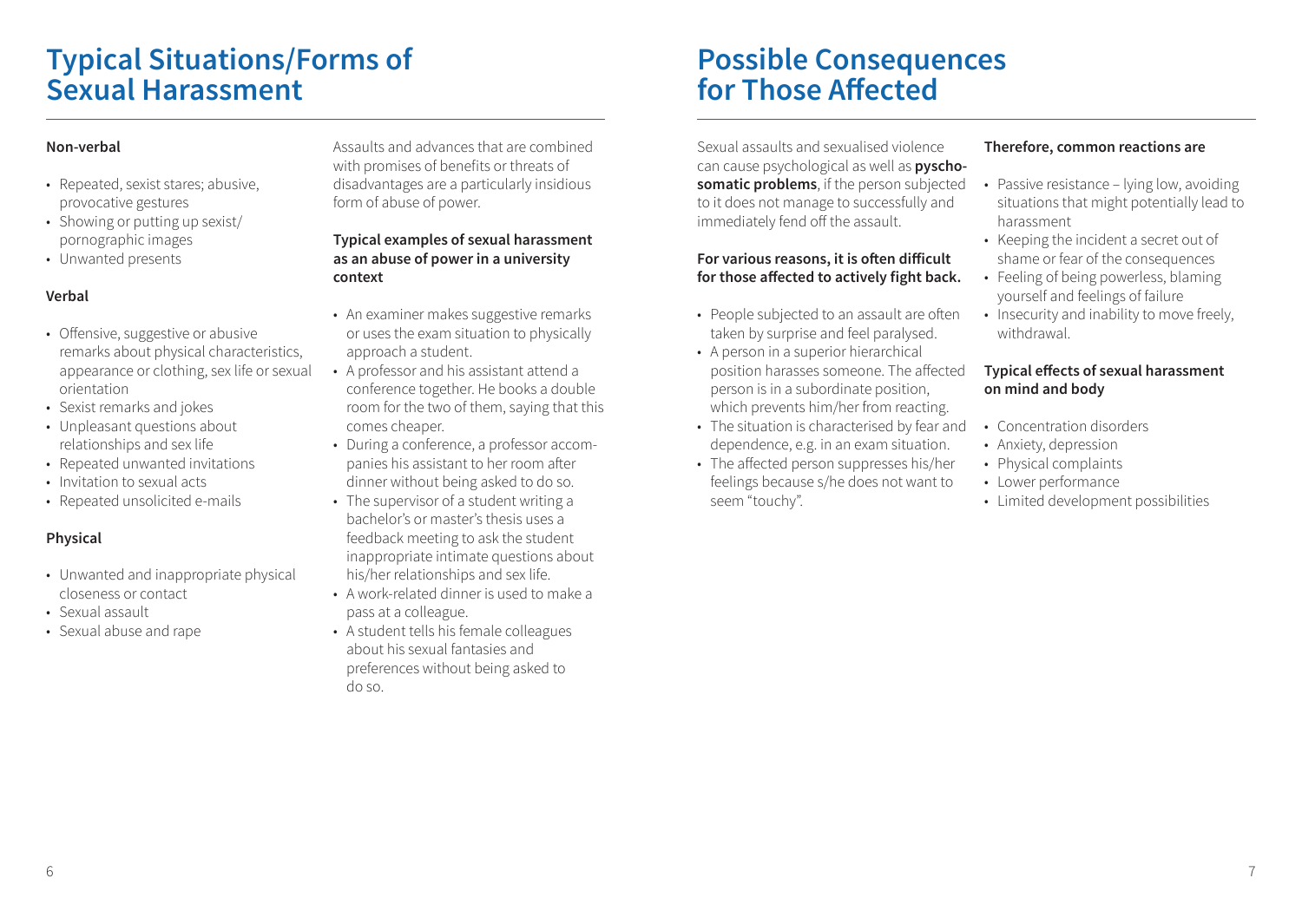# **Strategies Against Sexual Harassment**

### **If I am personally affected**

- **• Take your feelings seriously.** Tell yourself and others clearly that a border has been crossed and that a sexual harassment took place.
- If possible: **React in the situation and act confidently.**
- **• Do not keep the incident a secret.** Talk to people you trust, colleagues and/or your equal opportunities officer. Tell the persons who harassed you about your personal opinion and/or send him/her a written statement.
- **• Document** the incidents **in writing**: Store e-mails; write a detailed report on the incident and, if possible, ask a witness to sign it.
- Get **help and counselling** inside and/or outside the University.
- Get professional support in developing and implementing **immediate measures aimed at regaining your mental stability.**
- **• Plan the further procedure.** This includes, for example, clarifying whether you want further interventions and what these interventions could look like.
- Explore your **legal possibilities.**

### **If I witnessed an incident of sexual harassment or someone told me about it**

- Do not look away.
- Do not downplay the incident. ("Oh, come on, relax.")
- Take responsibility and support the person affected in the situation as far as possible.
- Encourage the person affected to get help.
- Do not do anything against the will of the person affected.
- Document the incident in writing (time, place, description of the situation).
- If necessary, contact a counselling service yourself.
- In general, do not doubt the credibility of the information about the incident.
- Not countering an incident of sexual harassment means encouraging it.

# **Legal Situation**

### **Disciplinary consequences for civil servants**

According to the Beamtendienstrechtsgesetz (civil service code), (sexual) harassment constitutes a breach of the civil servants act and may lead to disciplinary consequences.

#### **Protection against (sexual) harassment at the workplace**

The Bundes-Gleichbehandlungsgesetz (Austrian federal equal treatment act) protects university members and students against sexual harassment.

#### **Legal consequences and deadlines for taking legal actions**

- Claim for damages (minimum EUR 1,000)
- Deadline for taking legal actions: three years

# **Burden of proof**

The person affected has to demonstrate in a credible way that an incident of sexual harassment took place. The person allegedly engaging in sexual harassment has to prove that there has been no sexual harassment.

# **Grounds for criminal proceedings**

- Rape, according to section 201 of the Austrian criminal code
- Sexual assault, according to section 202 of the Austrian criminal code
- Sexual harassment and public sexual acts, according to section 218 of the Austrian criminal code
- Stalking, according to section 107a of the Austrian criminal code
- Bodily injury, according to sections 83 ff. of the Austrian criminal code
- Abuse of power, according to section 212 of the Austrian criminal code
- Coercion, according to section 105 of the Austrian criminal code

The Austrian federal equal treatment act defines sexual harassment as conduct related to the sexual sphere which is violating or intended to violate a person's dignity, is unwanted, inappropriate, degrading, insulting, or offensive to the person at which the actions are aimed, and

1. creates or is intended to create an intimidating, hostile, or humiliating work environment for the person affected, or

2. [...] takes [it] as a basis for a decision that has consequences for the affected person's access to training or continuing education, employment, continued employment, promotion or remuneration, or any other decision regarding the employment or training relationship (section 8 of the federal equal opportunities act (Bundesgleichbehandlungsgesetz, B-GlBG)).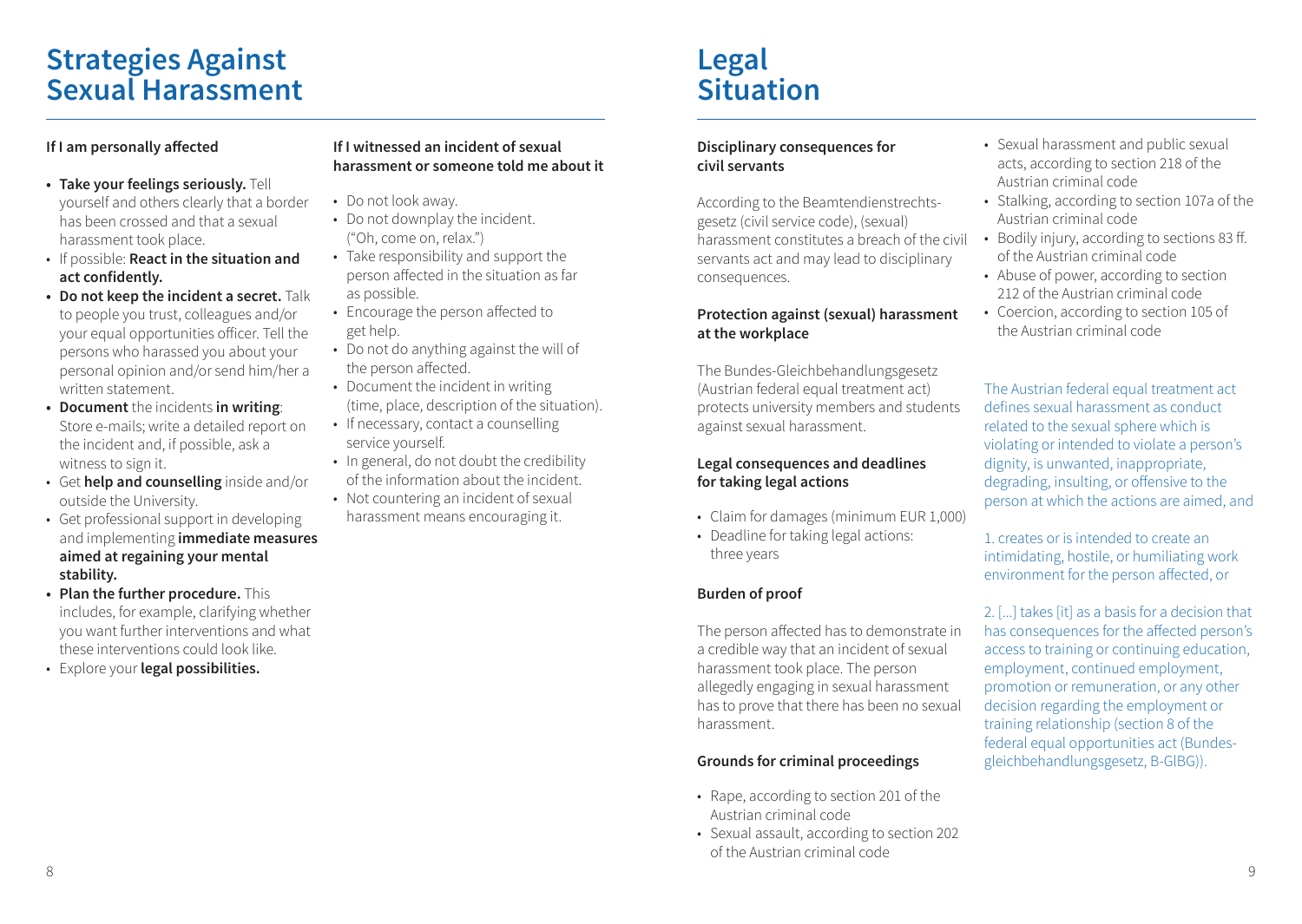# **Contact Points for Members of the University of Vienna Affected by Sexual Harassment**

#### **Counselling, support and information**

#### **Sexual Harassment and Bullying Counselling Office**

• Free counselling provided by a psychotherapist; anonymous evaluation of the situation and possibilities of intervention; psychosocial assistance

#### **Equal Opportunities Working Party**

• Legal information regarding sexual harassment and discrimination due to gender, ethnicity, religious denomination or belief, age or sexual orientation.

**Austrian National Union of Students (ÖH): ÖH Kollektiv Frauen\*referat (women's office of the Austrian National Union of Students), ÖH HomoBi-Trans\*-Referat (office for lesbian, gay,** 

#### **bisexual and trans affairs of the Austrian National Union of Students)**

• Additional point of contact for affected students

#### **Superiors**

- In accordance with the Austrian federal equal opportunities act (Bundesgleichbehandlungsgesetz, B-GlBG) as well as section 18 of the Angestelltengesetz (salaried employees act), management staff, superiors and employers have the duty of care for the welfare of their staff and are obliged to take actions against persons engaging in sexual harassment. • Conflict management
- 

#### **Works Councils**

• Additional point of contact for affected employees

# **External Contact Points**

# **Federal Equal Treatment Commission**

- The Commission prepares a report.
- It decides whether an incident constitutes sexual harassment.
- The Commission informs the university management, who demands that the harasser refrains from his or her offensive behaviour.

# **Literature**

# **Brochure Sexuelle Belästigung**

(sexual harassment), University of Art and Design Linz, 2014 https://www.ufg.at/fileadmin/media/ interessensvertretungen/Arbeitskreis\_f.\_ Gleichbehandlung/Broschuere\_ Sexuelle-Belaestigung\_RZ.pdf

### **Brochure Grenzen erkennen – benennen**

**– setzen.** Eine Initiative gegen sexuelle Belästigung (identifying, naming and setting boundaries. An initiative against sexual harassment), University of Salzburg, 2009 https://static.uni-graz.at/fileadmin/Akgl/ 3\_ Fuer\_Betroffene/Grenzen\_Erkennen\_ Benennen Setzen SexBel Uni Salzburg. pdf

### **Brochure Sexuelle Belästigung am**

**Arbeitsplatz** (sexual harassment at the workplace)

Information for employers, Federal Office for Gender Equality, Berne, 2008 https://www.seco.admin.ch/seco/de/ home/Publikationen\_Dienstleistungen/ Publikationen\_und\_Formulare/Arbeit/ Arbeitsbedingungen/Broschuren/sexuellebelaestigungamarbeitsplatz informationen-fuer-arbei.html

10 11 Belaestigung2018.pdf **Say NO to Harassment. Sexual Harassment and Other Forms of Discrimination in the University Environment. Information – Response Strategies – Help.** Vienna University of Economics and Businesss, 2011 https://www.wu.ac.at/fileadmin/wu/h/ structure/about/publications/aktuelle\_ Brosch%C3%BCren/NeinZu-

### **Risiko und Verbreitung sexueller Belästigung am Arbeitsplatz** (risks and

prevalence of sexual harassment at the workplace)

A representative survey carried out in the German-speaking part of Switzerland and in Romandy, Federal Office for Gender Equality, Berne, 2008 https://www.seco.admin.ch/seco/de/ home/Publikationen\_Dienstleistungen/ Publikationen\_und\_Formulare/Arbeit/ Arbeitsbedingungen/Studien\_und\_ Berichte/risikoundverbreitungsexuellerbelaestigungamarbeitsplatz.html

**Sexistische Diskriminierung und sexuelle Belästigung – Informationen und Gegenstrategien (**sexist discrimination and sexual harassment – information and response strategies), freier zusammenschluss von studentInnenschaften (fzs) e.V. (ed.), Berlin, 2007 http://www2.keinsexismus.de/uploads/ sexist\_diskrim\_end.pdf

#### **Holzbecher, Monika: Sexuelle Diskriminierung als Machtmechanismus (sexual discrimination as a mechanism of power)**

In: Bußmann, Hadumod/Lange, Karin (eds.): Peinlich berührt. Sexuelle Belästigung von Frauen an Hochschulen (sexual harassment of women at universities); Munich 1996